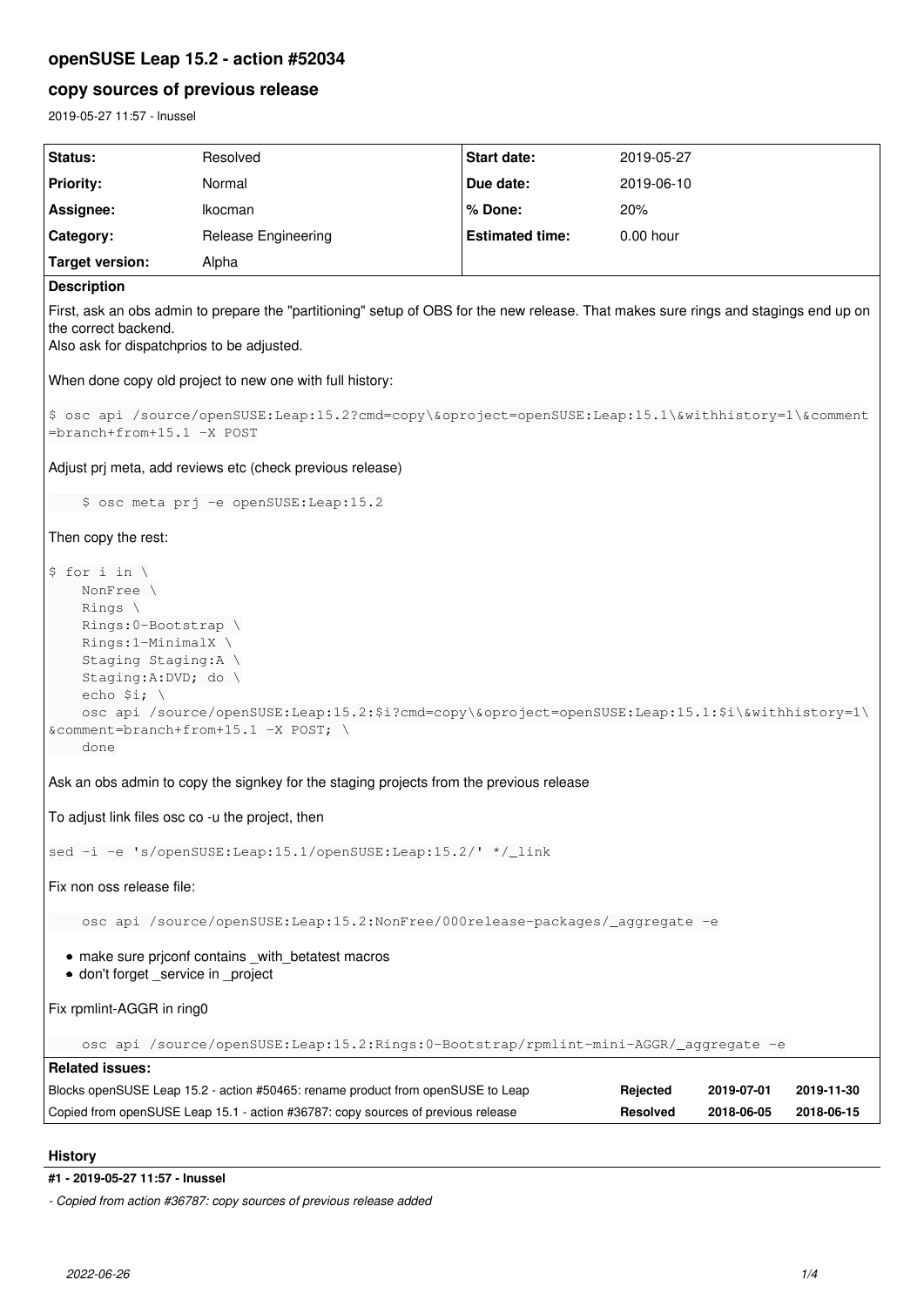# **#2 - 2019-05-27 11:59 - lnussel**

*- Start date changed from 2019-05-31 to 2019-05-27*

#### **#3 - 2019-05-27 12:15 - lnussel**

*- Blocks action #50465: rename product from openSUSE to Leap added*

#### **#4 - 2019-05-27 12:15 - lnussel**

*- Blocks action #52040: setup openQA added*

#### **#5 - 2019-05-27 12:18 - lnussel**

*- Blocks deleted (action #52040: setup openQA)*

### **#6 - 2019-05-28 11:25 - lnussel**

*- Description updated*

#### **#7 - 2019-05-28 11:26 - lnussel**

*- Description updated*

*- Assignee set to lkocman*

#### **#8 - 2019-05-28 11:37 - lnussel**

*- % Done changed from 0 to 10*

OBS side is done according to Adrian

#### **#9 - 2019-05-28 11:59 - lnussel**

*- Description updated*

#### **#10 - 2019-05-28 11:59 - lnussel**

*- Description updated*

#### **#11 - 2019-05-28 12:01 - lnussel**

*- Status changed from New to In Progress*

*- % Done changed from 10 to 20*

project created and prjconf adjusted

#### **#12 - 2019-07-12 18:35 - lkocman**

Stagin:A:DVD was not found. I did checkout the entire folder and it's not in 15.1. I suppose that that would be equivalent of Test-DVD from SLE 15.1

Rest is done lkocman-factory@linux-i0y4:~> bash /tmp/runme NonFree

Job invoked

Rings

Job invoked

Rings:0-Bootstrap

Job invoked

Rings:1-MinimalX

Job invoked

Staging

Job invoked

Staging:A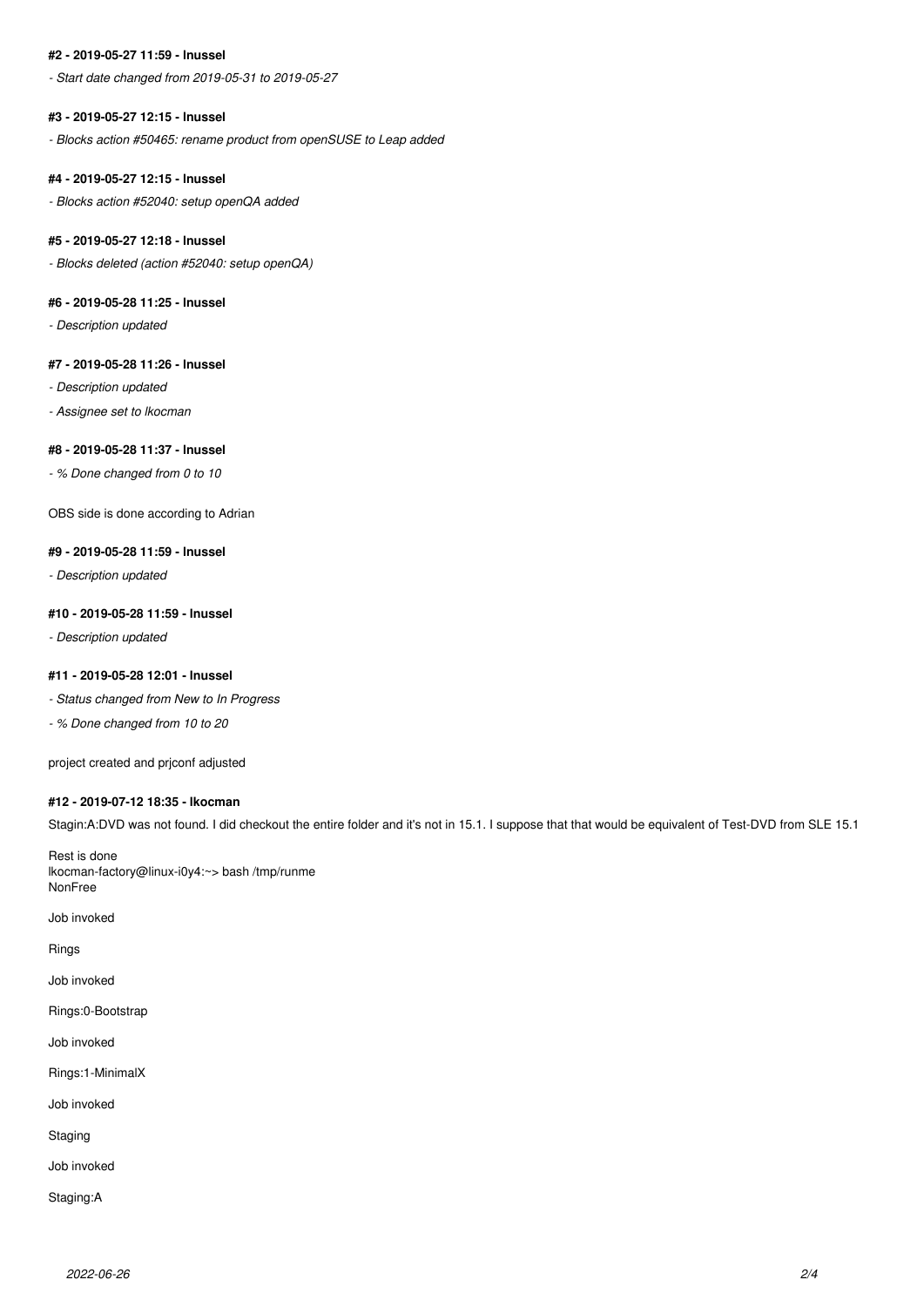#### Job invoked

lkocman-factory@linux-i0y4:~> <sup>C</sup> lkocman-factory@linux-i0y4:~> cat /tmp/runme for i in  $\setminus$ NonFree \ Rings \ Rings:0-Bootstrap \ Rings:1-MinimalX \ Staging Staging:A; do \ echo \$i; \ osc api /source/openSUSE:Leap:15.2:\$i?cmd=copy&oproject=openSUSE:Leap:15.1:\$i&withhistory=1&comment=branch+from+15.1 -X POST; \ done lkocman-factory@linux-i0y4:~>

#### **#13 - 2019-07-12 18:40 - lkocman**

Stagin:A:DVD was not found. I did checkout the entire folder and it's not in 15.1. I suppose that that would be equivalent of Test-DVD from SLE 15.1

Rest is done lkocman-factory@linux-i0y4:~> bash /tmp/runme NonFree

Job invoked

Rings

Job invoked

Rings:0-Bootstrap

Job invoked

Rings:1-MinimalX

Job invoked

**Staging** 

Job invoked

Staging:A

Job invoked

lkocman-factory@linux-i0y4:~> <sup>C</sup> lkocman-factory@linux-i0y4:~> cat /tmp/runme for i in  $\setminus$ NonFree \ Rings \ Rings:0-Bootstrap \ Rings:1-MinimalX \ Staging Staging:A; do \ echo  $\overline{\text{Si}}$ : \ osc api /source/openSUSE:Leap:15.2:\$i?cmd=copy&oproject=openSUSE:Leap:15.1:\$i&withhistory=1&comment=branch+from+15.1 -X POST; \ done lkocman-factory@linux-i0y4:~>

I did ask autobuild@ to copy the signkey from previous realease via [autobuild@suse.de](mailto:autobuild@suse.de)

## **#14 - 2019-07-15 15:35 - lkocman**

Signing key part done by Adrian S.

#### **#15 - 2019-07-15 15:36 - lkocman**

*- Status changed from In Progress to Resolved*

#### **#16 - 2019-07-19 09:06 - mlin7442**

\_aggregate updated

**#17 - 2019-07-20 12:22 - mlin7442**